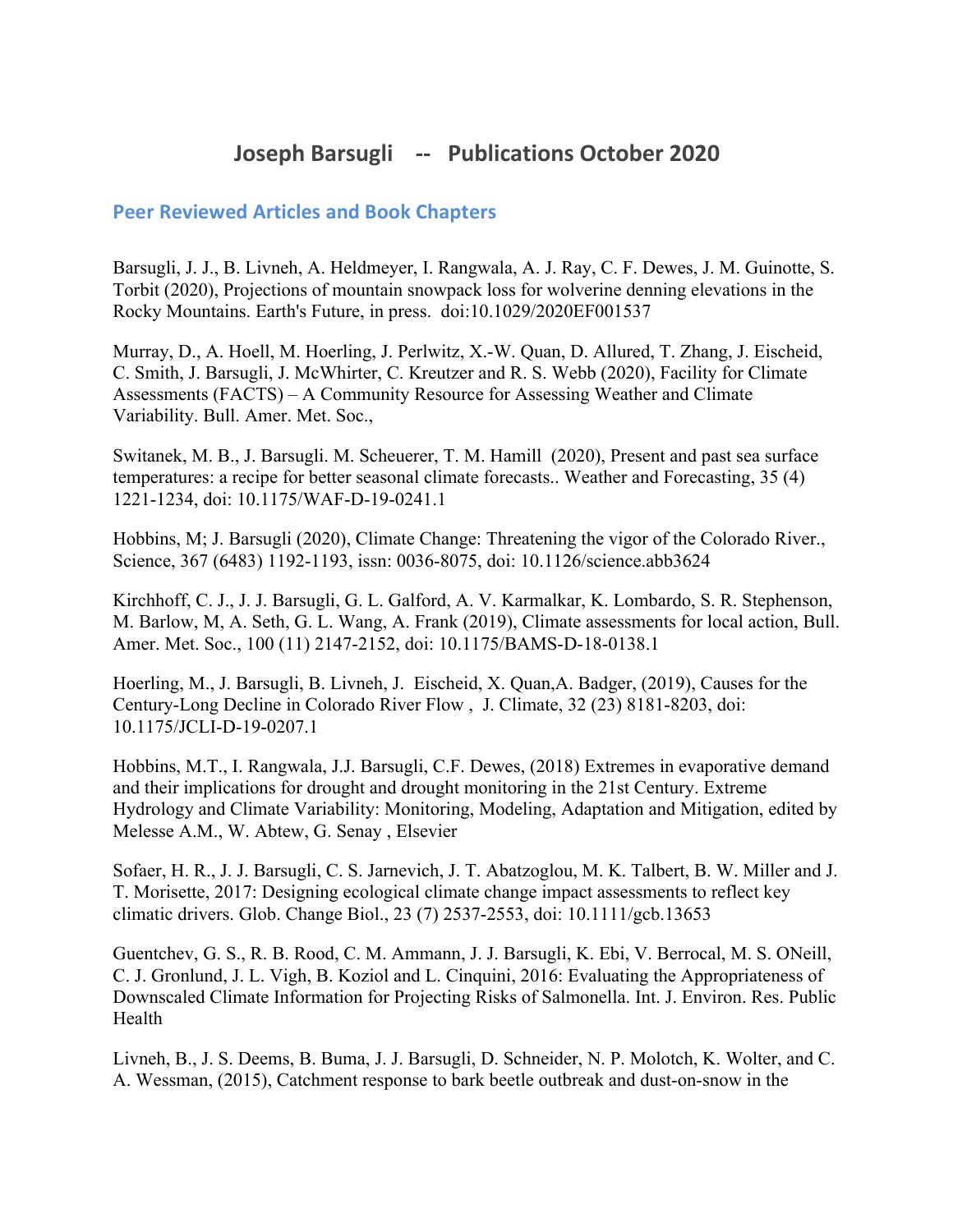Colorado Rocky Mountains Journal of Hydrology, 523, 196 - 210, doi: 10.1016/j.jhydrol.2015.01.039 , Published April 2015

Livneh, B., J. S. Deems, D. Schneider, J. J. Barsugli, and N. P. Molotch, (2014), Filling in the gaps: Inferring spatially distributed precipitation from gauge observations over complex terrain Water Resour. Res., 50, (11), 8589 - 8610, doi: 10.1002/2014WR015442 , Published November 10 2014

Lukas, A.J., J.J. Barsugli, N. Doesken, I. Rangwala, and K. Wolter, (2014), Climate Change in Colorado – A synthesis to support water resources management and adaptation, 2nd edition Report by the Western Water Assessment for CWCB, pp.108,

Alexander, MA, JD Scott, K Mahoney and J Barsugli, (2013), Greenhouse Gas-Induced Changes in Summer Precipitation over Colorado in NARCCAP Regional Climate Models J. Clim., 26, (21), 8690 - 8697, issn: 0894-8755, ids: 296OF, doi: 10.1175/JCLI-D-13-00088.1 , Published NOV 2013

Barsugli, J. J., et al. , (2013), The Practitioner's Dilemma: How to Assess the Credibility of Downscaled Climate Projections Eos Trans. AGU, 94, (46), 424 - 425, doi: 10.1002/2013EO460005 , Published Nov 2013

Brekke, L., and J. Barsugli, (2013), Uncertainties in Projections of Future Changes in Extremes Extremes in a Changing Climate, 309 - 346, Ed. AghaKouchak, A., isbn: 978-94-007-4478-3,

Cayan, DR, M Tyree, KE Kunkel, C Castro, A Gershunov, J Barsugli, AJ Ray, J Overpeck, M Anderson, J Russell, B Rajagopalan, I Rangwala and P Duffy, (2013), Future Climate: Projected Average NCA REGION INPUT REP, 101 - 125, Ed. Garfin, G; Jardine, A; Merideth, R; Black, M; LeRoy, S, isbn: 978-1-61091-484-0; 978-1-59726-420-4, ids: BA8DA, doi: 10.5822/978-1- 61091-484-0\_6

Deems, JS, TH Painter, JJ Barsugli, J Belnap and B Udall, (2013), Combined impacts of current and future dust deposition and regional warming on Colorado River Basin snow dynamics and hydrology Hydrol. Earth Syst. Sci., 17, (11), 4401 - 4413, issn: 1027-5606, ids: 263IG, doi: 10.5194/hess-17-4401-2013

Lukas, J., K. Wolter, K. Mahoney, J. Barsugli, N. Doesken, W. Ryan, I. Rangwala, B. Livneh, E. Gordon, M. Hoerling and G. Kiladis, (2013), Severe flooding on the Colorado Front Range, September 2013: A preliminary assessment pp.4,

Mahoney, K, M Alexander, JD Scott and J Barsugli, (2013), High-Resolution Downscaled Simulations of Warm-Season Extreme Precipitation Events in the Colorado Front Range under Past and Future Climates J. Clim., 26, (21), 8671 - 8689, issn: 0894-8755, ids: 296OF, doi: 10.1175/JCLI-D-12-00744.1 , Published NOV 2013

Barsugli, JJ, JM Vogel, L Kaatz, JB Smith, M Waage and CJ Anderson, (2012), Two Faces of Uncertainty: Climate Science and Water Utility Planning Methods J. Water Resour. Plan. Manage.-ASCE, 138, (5), 389 - 395, issn: 0733-9496, ids: 068IF, doi: 10.1061/(ASCE)WR.1943-5452.0000188 , Published SEP-OCT 2012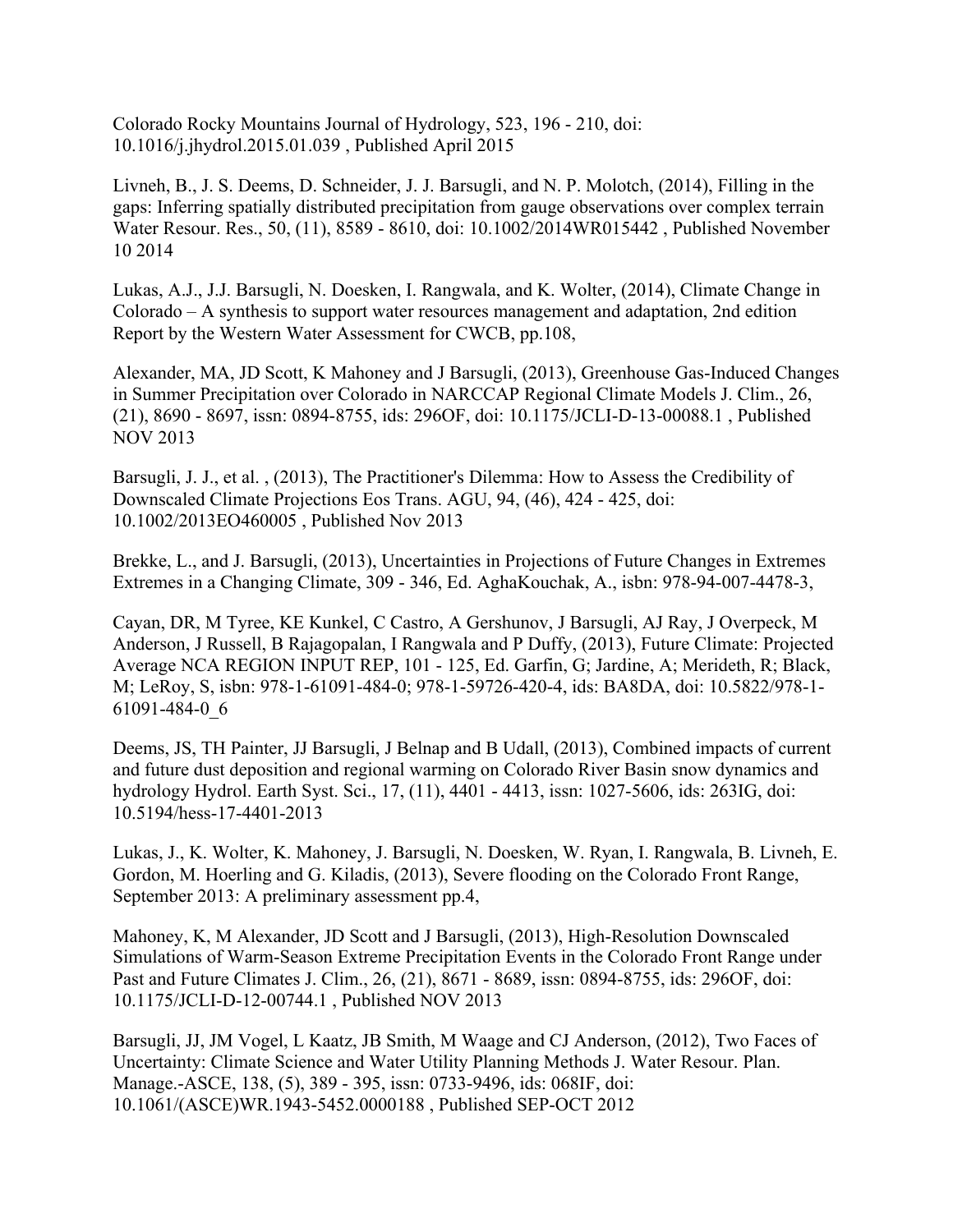Li, W, CE Forest and J Barsugli, (2012), Comparing two methods to estimate the sensitivity of regional climate simulations to tropical SST anomalies J. Geophys. Res.-Atmos., 117, issn: 2169-897X, ids: 024AI, doi: 10.1029/2011JD017186 , Published 17-Oct 2012

Mahoney, K, MA Alexander, G Thompson, JJ Barsugli and JD Scott, (2012), Changes in hail and flood risk in high-resolution simulations over Colorado's mountains Nat. Clim. Chang., 2, (2), 125 - 131, issn: 1758-678X, ids: 895TU, doi: 10.1038/NCLIMATE1344 , Published FEB 2012

Rangwala, I, J Barsugli, K Cozzetto, J Neff and J Prairie, (2012), Mid-21st century projections in temperature extremes in the southern Colorado Rocky Mountains from regional climate models Clim. Dyn., 39, (8-Jul), 1823 - 1840, issn: 0930-7575, ids: 013ZZ, doi: 10.1007/s00382-011- 1282-z , Published OCT 2012

Guentchev, G, JJ Barsugli and J Eischeid, (2010), Homogeneity of Gridded Precipitation Datasets for the Colorado River Basin J. Appl. Meteorol. Climatol., 49, (12), 2404 - 2415, issn: 1558-8424, ids: 702KV, doi: 10.1175/2010JAMC2484.1 , Published DEC 2010

Barsugli, JJ, (2009), Comment on "Global warming and United States landfalling hurricanes'' by Chunzai Wang and Sang-Ki Lee Geophys. Res. Lett., 36, issn: 0094-8276, ids: 393NL, doi: 10.1029/2008GL034621 , Published 10-Jan 2009

Barsugli, JJ, K Nowak, B Rajagopalan, JR Prairie and B Harding, (2009), Comment on "When will Lake Mead go dry?" by T. P. Barnett and D. W. Pierce Water Resour. Res., 45, issn: 0043- 1397, ids: 497LH, doi: 10.1029/2008WR007627 , Published 17-Sep 2009

Rajagopalan, B, K Nowak, J Prairie, M Hoerling, B Harding, J Barsugli, A Ray and B Udall, (2009), Water supply risk on the Colorado River: Can management mitigate? Water Resour. Res., 45, issn: 0043-1397, ids: 487CO, doi: 10.1029/2008WR007652 , Published 21-Aug 2009

Bitz, CM, JCH Chiang, W Cheng and JJ Barsugli, (2007), Rates of thermohaline recovery from freshwater pulses in modern, Last Glacial Maximum, and greenhouse warming climates Geophys. Res. Lett., 34, (7), issn: 0094-8276, ids: 157NF, doi: 10.1029/2006GL029237 , Published 11-Apr 2007

Barsugli, JJ, SI Shin and PD Sardeshmukh, (2006), Sensitivity of global warming to the pattern of tropical ocean warming Clim. Dyn., 27, (5), 483 - 492, issn: 0930-7575, ids: 076KM, doi: 10.1007/s00382-006-0143-7 , Published OCT 2006

Shin, SI, PD Sardeshmukh, RS Webb, RJ Oglesby and JJ Barsugli, (2006), Understanding the mid-Holocene climate J. Clim., 19, (12), 2801 - 2817, issn: 0894-8755, ids: 057ZT, doi: 10.1175/JCLI3733.1 , Published 15-Jun 2006

Barsugli, J, SI Shin and PD Sardeshmukh, (2005), Tropical climate regimes and global climate sensitivity in a simple setting J. Atmos. Sci., 62, (4), 1226 - 1240, issn: 0022-4928, ids: 918EL, doi: 10.1175/JAS3404.1 , Published APR 2005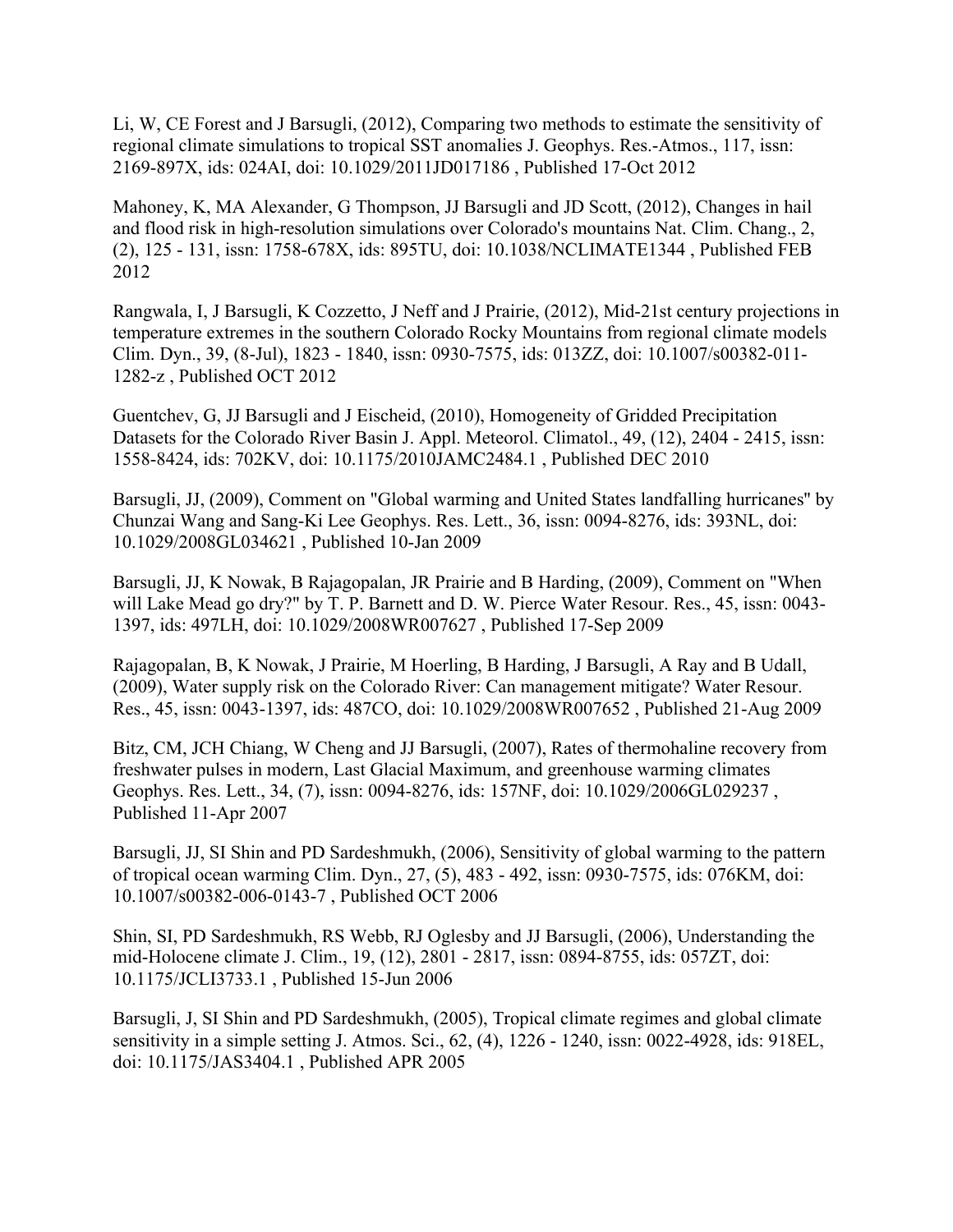Barsugli, JJ and PD Sardeshmukh, (2002), Global atmospheric sensitivity to tropical SST anomalies throughout the Indo-Pacific basin J. Clim., 15, (23), 3427 - 3442, issn: 0894-8755, ids: 615WH, doi: 10.1175/1520-0442(2002)015<3427:GASTTS>2.0.CO;2 , Published DEC 2002

Sura, P and J Barsugli, (2002), A note on estimating drift and diffusion parameters from timeseries Phys. Lett. A, 305, (5), 304 - 311, issn: 0375-9601, ids: 624YU, doi: 10.1016/S0375- 9601(02)01474-3 , Published 9-Dec 2002

Newman, M, MA Alexander, CR Winkler, JD Scott and JJ Barsugli, (2000), A Linear Diagnosis of the Coupled Extratropical Ocean-Atmosphere System in the GFDL GCM Atmos. Sci. Lett., 1, (1), 14 - 25, issn: 1530-261X, ids: V19VR, doi: 10.1006/asle.2000.0002 , Published JAN 2000

Barsugli, JJ, JS Whitaker, AF Loughe, PD Sardeshmukh and Z Toth, (1999), The effect of the 1997/98 El Nino on individual large-scale weather events Bull. Amer. Meteorol. Soc., 80, (7), 1399 - 1411, issn: 0003-0007, ids: 221LG, doi: 10.1175/1520- 0477(1999)080<1399:TEOTEN>2.0.CO;2 , Published JUL 1999

Barsugli, JJ and DS Battisti, (1998), The basic effects of atmosphere-ocean thermal coupling on midlatitude variability J. Atmos. Sci., 55, (4), 477 - 493, issn: 0022-4928, ids: YZ514, doi: 10.1175/1520-0469(1998)055<0477:TBEOAO>2.0.CO;2 , Published 15-Feb 1998

Chen, YQ, DS Battisti, TN Palmer, J Barsugli and ES Sarachik, (1997), Study of the predictability of tropical Pacific SST in a coupled atmosphere-ocean model using singular vector analysis: The role of the annual cycle and the ENSO cycle Mon. Weather Rev., 125, (5), 831 - 845, issn: 0027-0644, ids: WX683, doi: 10.1175/1520- 0493(1997)125<0831:ASOTPO>2.0.CO;2 , Published MAY 1997

## **Assessment Reports**

Lukas, J., K. Wolter, and J. Barsugli (2020), Weather and Climate Forecasting. Colorado River Basin Climate and Hydrology: State of the Science, 254-286, edited by Lukas, J. and E. Payton , Western Water Assessment, University of Colorado Boulder., Art. No. 7

Ray, A. J., J. J. Barsugli, B. Livneh, C. F. Dewes, I. Rangwala, A. Heldmyer, J. Stewart, 2017: Future snow persistence in Rocky Mountain and Glacier National Parks: An analysis to inform the USFWS Wolverine Species Status Assessment. A Report to the U.S. Fish and Wildlife Service Region 6, 54 pp.

Walker, S., A. J. Ray, J. J. Barsugli, 2016: Glacier and Runoff Changes: ISR Review and Study Request. NOAA National Marine Fisheries Service Request for Information or Study, 40 pp.

Wooster, J., J. Gange, A. J. Ray., J. J. Barsugli, 2016: Effects of La Grange Hydroelectric Project Under Changing Climate. NOAA National Marine Fisheries Service Request for Information or Study, 36 pp.

Lukas, J., J. Barsugli, N. Doesken, I. Rangwala, K Wolter, 2014: Climate Change in Colorado: A Synthesis to Support Water Resources Management and Adaptation, 2nd Edition., University of Colorado, Boulder, CO. pp. 108